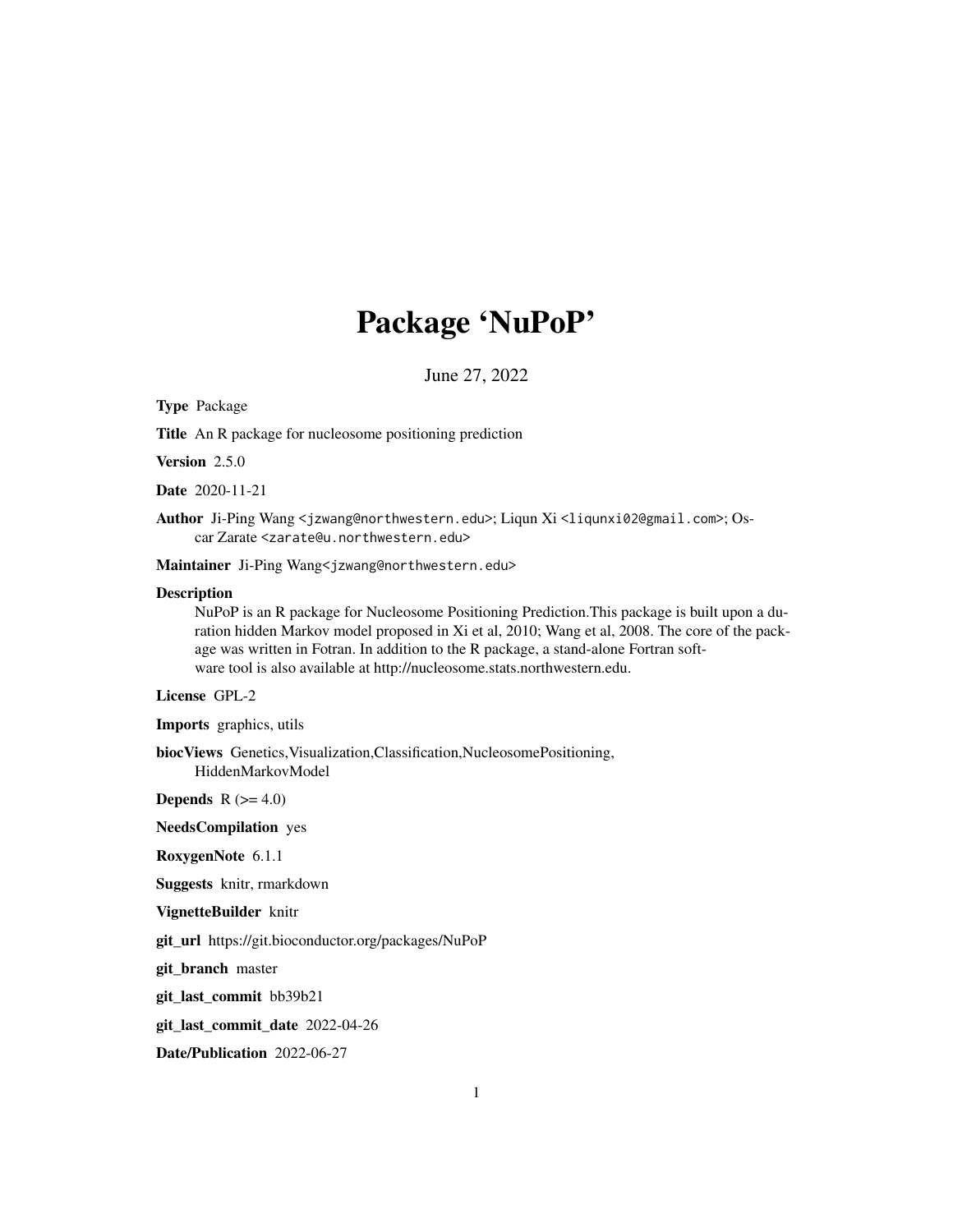### <span id="page-1-0"></span>R topics documented:

| Index |  |  |  |  |  |  |  |  |  |  |  |  |  |  |  |  |  |
|-------|--|--|--|--|--|--|--|--|--|--|--|--|--|--|--|--|--|
|       |  |  |  |  |  |  |  |  |  |  |  |  |  |  |  |  |  |

NuPoP-package *An R package for nucleosome positioning prediction*

#### Description

NuPoP is an R package for Nucleosome Positioning Prediction. This package is built upon a duration hidden Markov model proposed in Xi et al 2010 and Wang et al 2008. The core of the package was written in Fortran. Three functions including predNuPoP, readNuPoP, and plotNuPoP are provided for nucleosome positioning prediction, prediction results readin, and prediction results visualization respectively. The input DNA sequence can be of any length.

#### Details

| Package: | <b>NuPoP</b> |
|----------|--------------|
| Type:    | Package      |
| Version: | 1.0          |
| Date:    | 2010-06-24   |
| License: | $GPI - 2$    |

predNuPoP: R function invoking Fortran codes to predict nucleosome positioning, nucleosome occupancy and binding affinity.

readNuPoP: R function to read in the prediction results by predNuPoP.

plotNuPoP: R function to visualize predictions.

predNuPoP\_chem: R function invoking Fortran codes to predict nucleosome positioning, nucleosome occupancy and binding affinity using profiles trained based on chemically mapped nucleosomes in yeast, S.pombe, mouse and human.

#### Author(s)

Ji-Ping Wang, Liqun Xi

Maintainer: Ji-Ping Wang<jzwang@northwestern.edu>

#### References

Xi, L., Fondufe-Mittendorf, Y., Xia, L., Flatow, J., Widom, J. and Wang, J.-P. (2010), Predicting nucleosome positioning using a duration Hidden Markov Model, BMC Bioinformatics , doi:10.1186/1471-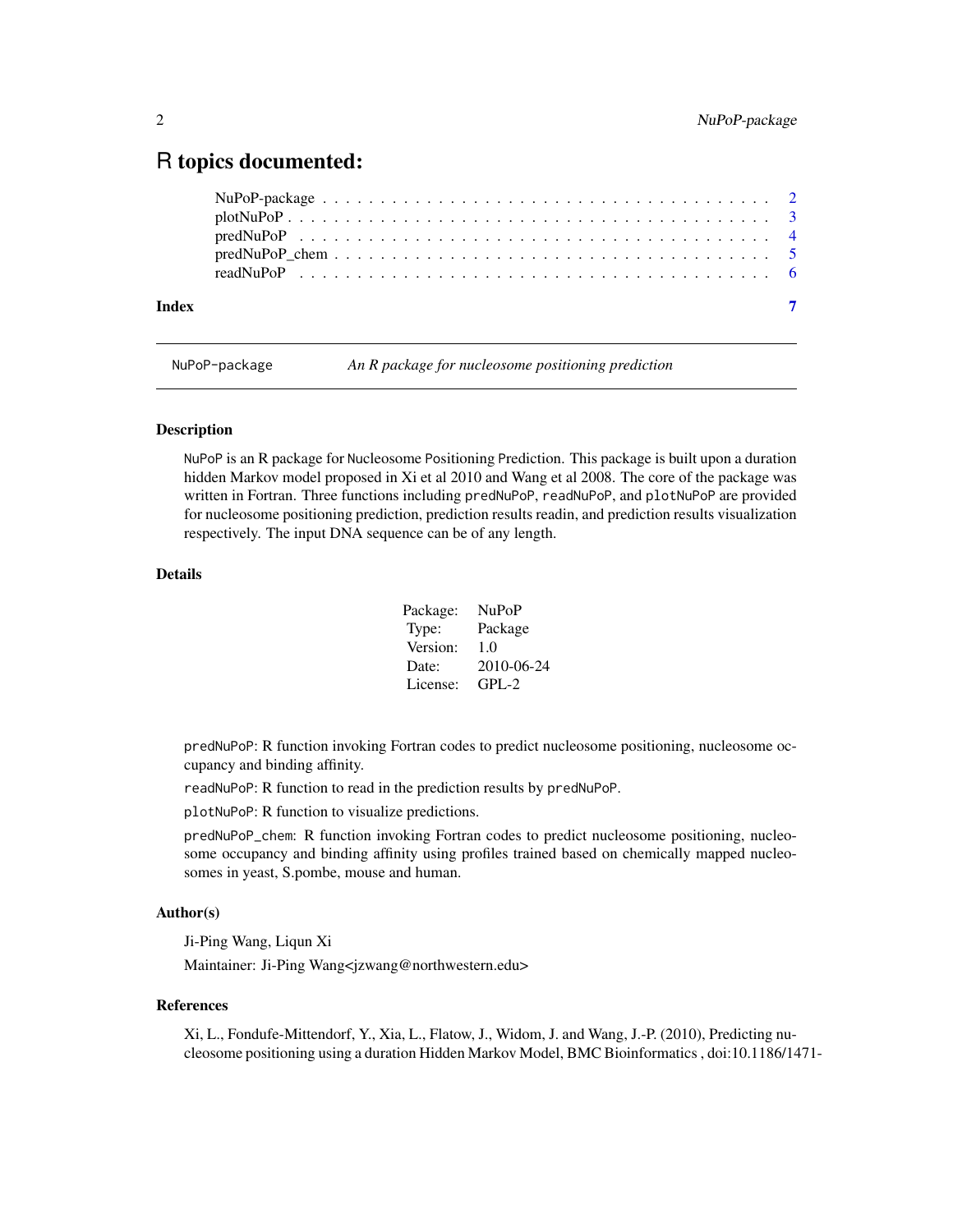#### <span id="page-2-0"></span>plotNuPoP 3

#### 2105-11-346

Wang, J.-P., Fondufe-Mittendorf, Y., Xi, L., Tsai, G., Segal, E. and Widom, J.(2008), Preferentially quantized linker DNA lengths in Saccharomyces cerevisiae, PLoS Computational Biology, 4(9) e1000175

#### Examples

predNuPoP(system.file("extdata", "test.seq", package="NuPoP"),species=7,model=4)

## the prediction results are stored in the current working directory ## the user should replace "system.file("extdata","test.seq\_Prediction4.txt",package="NuPoP")" ## by the actual path and file name generated from prediction.

temp=readNuPoP(system.file("extdata","test.seq\_Prediction4.txt",package="NuPoP"),startPos=1,endPos=5000) plotNuPoP(temp)

plotNuPoP *R function for plotting the predicted nucleosome positioning map and nucleosome occupancy map*

#### **Description**

This function produces two plots from a specified region based on the prediction results from function predNuPoP. The first plot is the nucleosome occupancy (grey color). In the second plot, in addition to the occupancy, Viterbi prediction (red rectangle) and the posterior probability for a position to be the start of a nucleosome (blue color) are superimposed.

#### Usage

```
plotNuPoP(predNuPoPResults)
```
#### Arguments

predNuPoPResults

NuPoP prediction results from predNuPoP function. It must be a data frame read in by readNuPoP function.

#### Value

plotNuPoP outputs two plots: the nucleosome occupancy score map and Viterbi optimal nucleosome positioning map together with posterior probability for a position to be the start of a nucleosome.

#### Examples

## the prediction results are stored in the current working directory ## the user should replace "system.file("extdata","test.seq\_Prediction4.txt",package="NuPoP")" ## by the actual path and file name generated from prediction. temp=readNuPoP(system.file("extdata","test.seq\_Prediction4.txt",package="NuPoP"),startPos=1,endPos=5000) plotNuPoP(temp)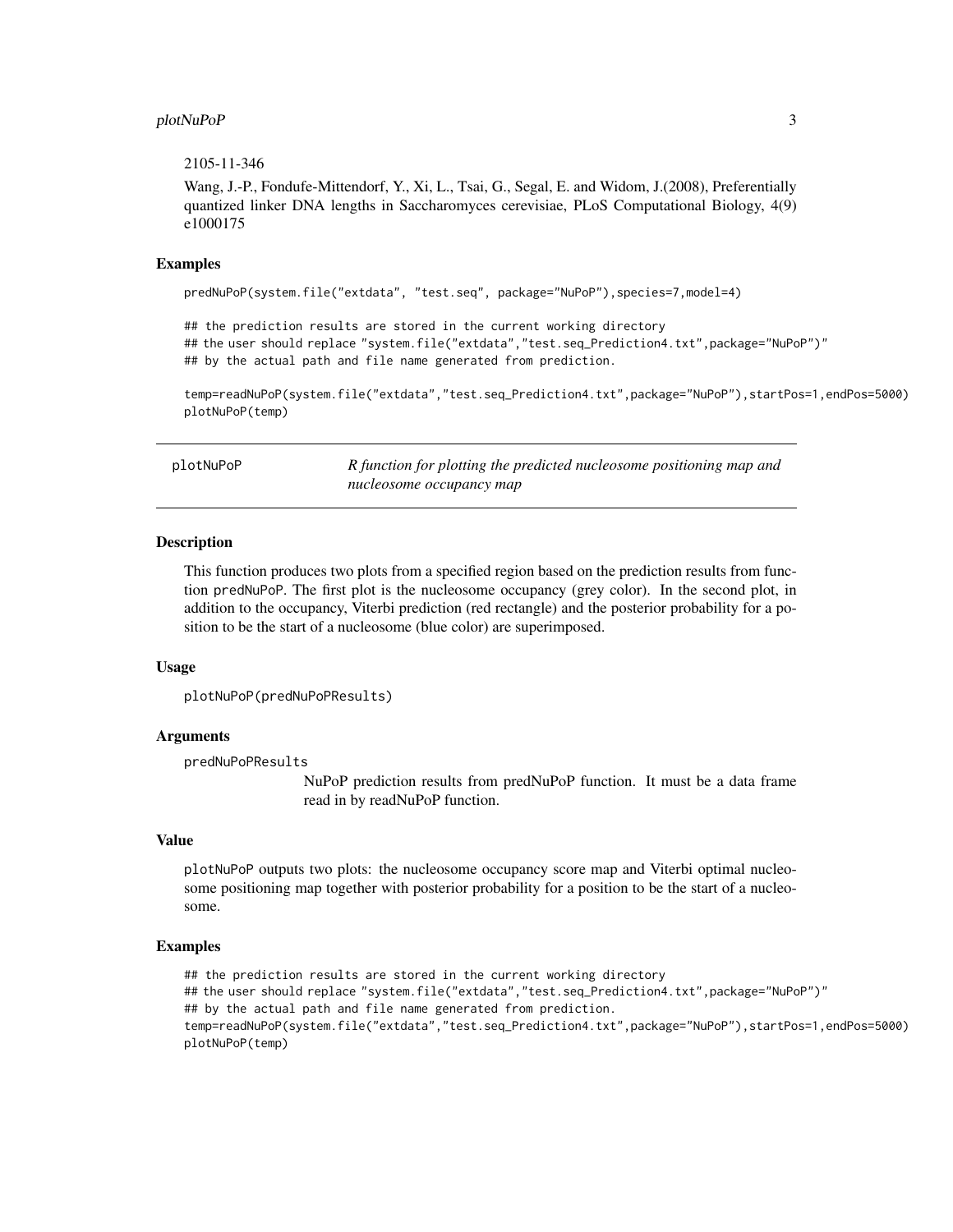<span id="page-3-0"></span>predNuPoP *R function for nucleosome positioning prediction, occupancy score and nucleosome binding affinity score calculation*

#### Description

This function invokes Fortran codes to compute the Viterbi prediction of nucleosome positioning, nucleosome occupancy score and nucleosome binding affinity score . A pre-trained linker DNA length distribution for the current species is used in a duration Hidden Markov model.

#### Usage

predNuPoP(file,species=7,model=4)

#### Arguments

| file    | a string for the path and name of a DNA sequence file in FASTA format. This<br>sequence file can be located in any directory. It must contain only one sequence<br>of any length. By FASTA format, we require each line to be of the same length<br>(the last line can be shorter; the first line should be '>sequenceName'). The<br>length of each line should be not longer than 10 million bp.                                                                                                                                                                                        |
|---------|------------------------------------------------------------------------------------------------------------------------------------------------------------------------------------------------------------------------------------------------------------------------------------------------------------------------------------------------------------------------------------------------------------------------------------------------------------------------------------------------------------------------------------------------------------------------------------------|
| species | an integer from 0 to 11 as the label for a species indexed as follows: $1 =$ Human;<br>$2 = \text{Mouse}$ ; $3 = \text{Rat}$ ; $4 = \text{Zebrafish}$ ; $5 = \text{D}$ . melanogaster; $6 = \text{C}$ . elegans; $7 = \text{C}$<br>S. cerevisiae; $8 = C$ . albicans; $9 = S$ . pombe; $10 = A$ . thaliana; $11 = Maize$ ; $0 =$<br>Other. The default is $7 = S$ . cerevisiae. If species=0 is specified, NuPoP will<br>identify a species from 1-11 that has most similar base composition to the input<br>sequence, and then use the models from the selected species for prediction. |
| model   | an integer $= 4$ or 1. NuPoP has two models integrated. One is the first order<br>Markov chain for both nucleosome and linker DNA states. The other is 4th<br>order (default). The latter distinguishes nucleosome/linker in up to 5-mer usage,<br>and thus is slightly more effective in prediction, but runs slower. The time used<br>by 4th order model is about 2.5 times of the 1st order model.                                                                                                                                                                                    |

#### Value

predNuPoP outputs the prediction results into the current working directory. The output file is named after the input file with an added extension \_Prediction1.txt or \_Prediction4.txt, where 1 or 4 stands for the order of Markov chain models specified. The output file has five columns, Position, P-start, Occup, N/L, Affinity:

| Position | position in the input DNA sequence                                             |
|----------|--------------------------------------------------------------------------------|
| P-start  | probability that the current position is the start of a nucleosome             |
| 0ccup    | nucleosome occupancy score                                                     |
| N/L      | nucleosome $(1)$ or linker $(0)$ for each position based on Viterbi prediction |
| Affinity | nucleosome binding affinity score                                              |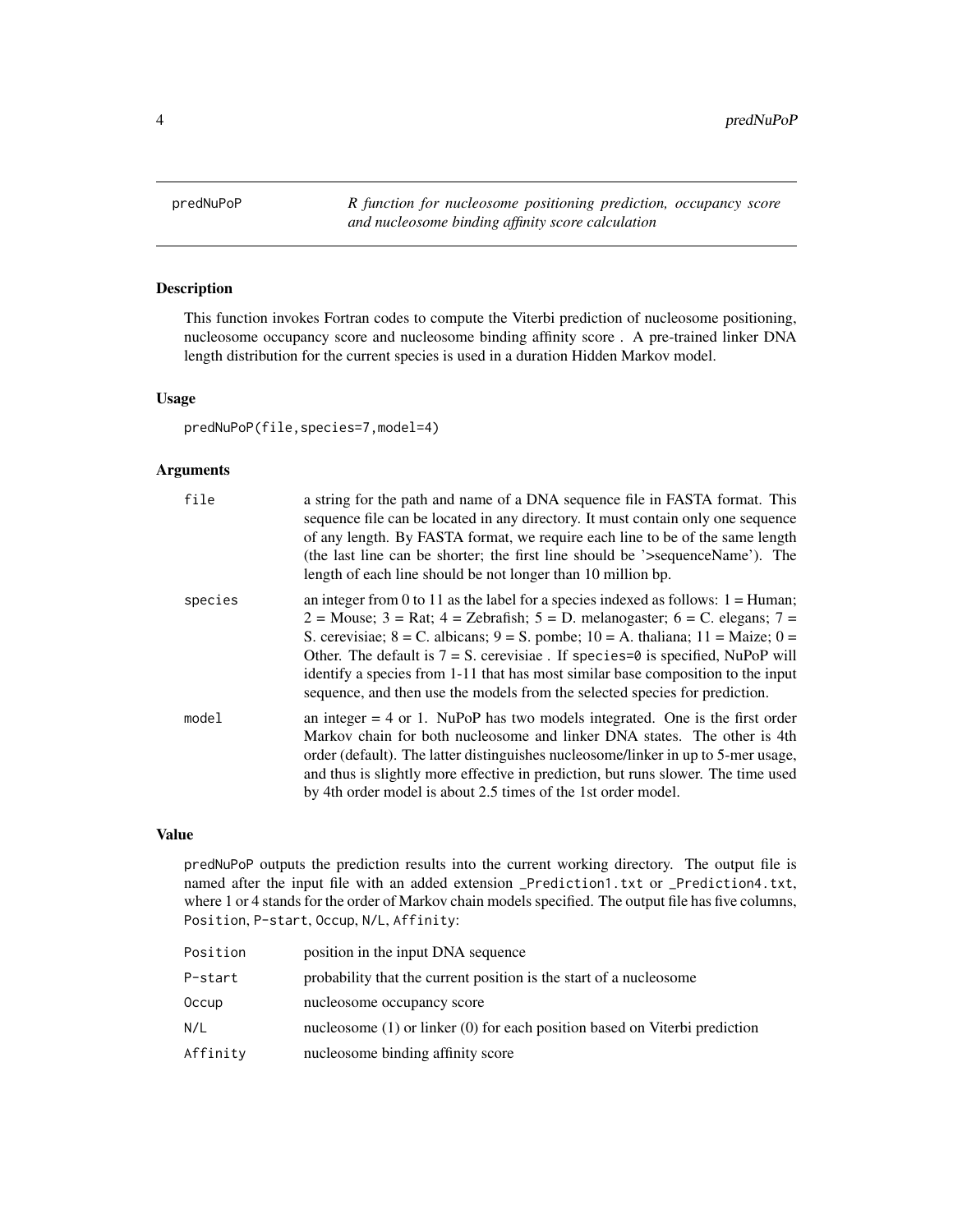#### <span id="page-4-0"></span>Examples

predNuPoP(system.file("extdata", "test.seq", package="NuPoP"),species=7,model=4)

| predNuPoP_chem | R function for nucleosome positioning prediction, occupancy score    |
|----------------|----------------------------------------------------------------------|
|                | and nucleosome binding affinity score calculation using chemical map |
|                | profile                                                              |

#### Description

This function invokes Fortran codes to compute the Viterbi prediction of nucleosome positioning, nucleosome occupancy score and nucleosome binding affinity score . A pre-trained linker DNA length distribution for the current species is used in a duration Hidden Markov model. Nucleosome profile is trained based on chemical maps.

#### Usage

```
predNuPoP_chem(file,species=7,model=4)
```
#### Arguments

| file    | a string for the path and name of a DNA sequence file in FASTA format. This<br>sequence file can be located in any directory. It must contain only one sequence<br>of any length. By FASTA format, we require each line to be of the same length<br>(the last line can be shorter; the first line should be '>sequenceName'). The<br>length of each line should be not longer than 10 million bp.                                                                                                                                   |
|---------|-------------------------------------------------------------------------------------------------------------------------------------------------------------------------------------------------------------------------------------------------------------------------------------------------------------------------------------------------------------------------------------------------------------------------------------------------------------------------------------------------------------------------------------|
| species | an integer from 0 to 11 as the label for a species indexed as follows: $1 =$ Human;<br>2 = Mouse; 3 = Rat; 4 = Zebrafish; 5 = D. melanogaster; 6 = C. elegans; 7 =<br>S. cerevisiae; $8 = C$ . albicans; $9 = S$ . pombe; $10 = A$ . thaliana; $11 = Maize$ ; $0 =$<br>Other. The default is $7 = S$ . cerevisiae. If species= $\theta$ is specified, NuPoP will<br>identify a species from 1-11 that has most similar base composition to the input<br>sequence, and then use the models from the selected species for prediction. |
| model   | an integer $= 4$ or 1. NuPoP has two models integrated. One is the first order<br>Markov chain for both nucleosome and linker DNA states. The other is 4th<br>order (default). The latter distinguishes nucleosome/linker in up to 5-mer usage,<br>and thus is slightly more effective in prediction, but runs slower. The time used<br>by 4th order model is about 2.5 times of the 1st order model.                                                                                                                               |

#### Value

predNuPoP outputs the prediction results into the current working directory. The output file is named after the input file with an added extension \_Prediction1.txt or \_Prediction4.txt, where 1 or 4 stands for the order of Markov chain models specified. The output file has five columns, Position, P-start, Occup, N/L, Affinity:

Position position in the input DNA sequence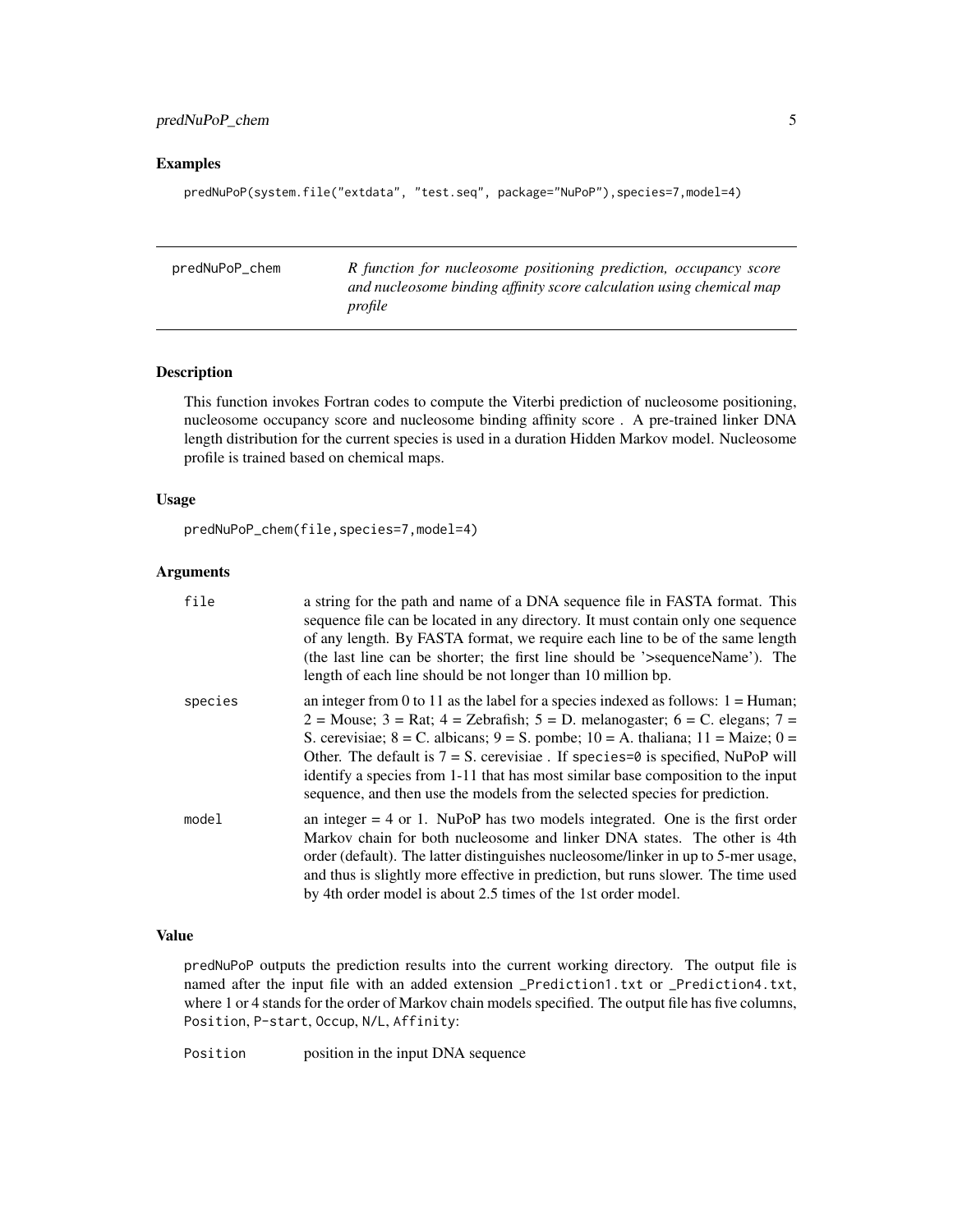<span id="page-5-0"></span> $6$  readNuPoP

| P-start  | probability that the current position is the start of a nucleosome             |
|----------|--------------------------------------------------------------------------------|
| 0ccup    | nucleosome occupancy score                                                     |
| N/L      | nucleosome $(1)$ or linker $(0)$ for each position based on Viterbi prediction |
| Affinity | nucleosome binding affinity score                                              |

#### Examples

```
library(NuPoP)
predNuPoP_chem(system.file("extdata", "test.seq", package="NuPoP"),species=7,model=4)
```

| readNuPoP | R function for plotting the predicted nucleosome positioning map and |
|-----------|----------------------------------------------------------------------|
|           | nucleosome occupancy map                                             |

#### Description

This function reads in the prediction results generated by predNuPoP for specified region.

#### Usage

readNuPoP(file,startPos,endPos)

#### Arguments

| file     | the prediction output file name from predNuPoP function.                |
|----------|-------------------------------------------------------------------------|
| startPos | the start position in the DNA sequence for prediction results plotting. |
| endPos   | the end position in the DNA sequence for prediction results plotting.   |

#### Value

A dataframe that contains the results from predNuPoP. The five columns are position: position in the input seqeunce; P-start: probability as the start of a nucleosome; Occu: nucleosome occupancy, N/L: nucleosome (1) or linker (0) based on Viterbi prediction; and Affinity: nucleosome binding affinity score.

#### Examples

```
predNuPoP(system.file("extdata", "test.seq", package="NuPoP"),species=7,model=4)
```
## the prediction results are stored in the current working directory ## the user should replace "system.file("extdata","test.seq\_Prediction4.txt",package="NuPoP")" ## by the actual path and file name generated from prediction.

temp=readNuPoP(system.file("extdata","test.seq\_Prediction4.txt",package="NuPoP"),startPos=1,endPos=5000)